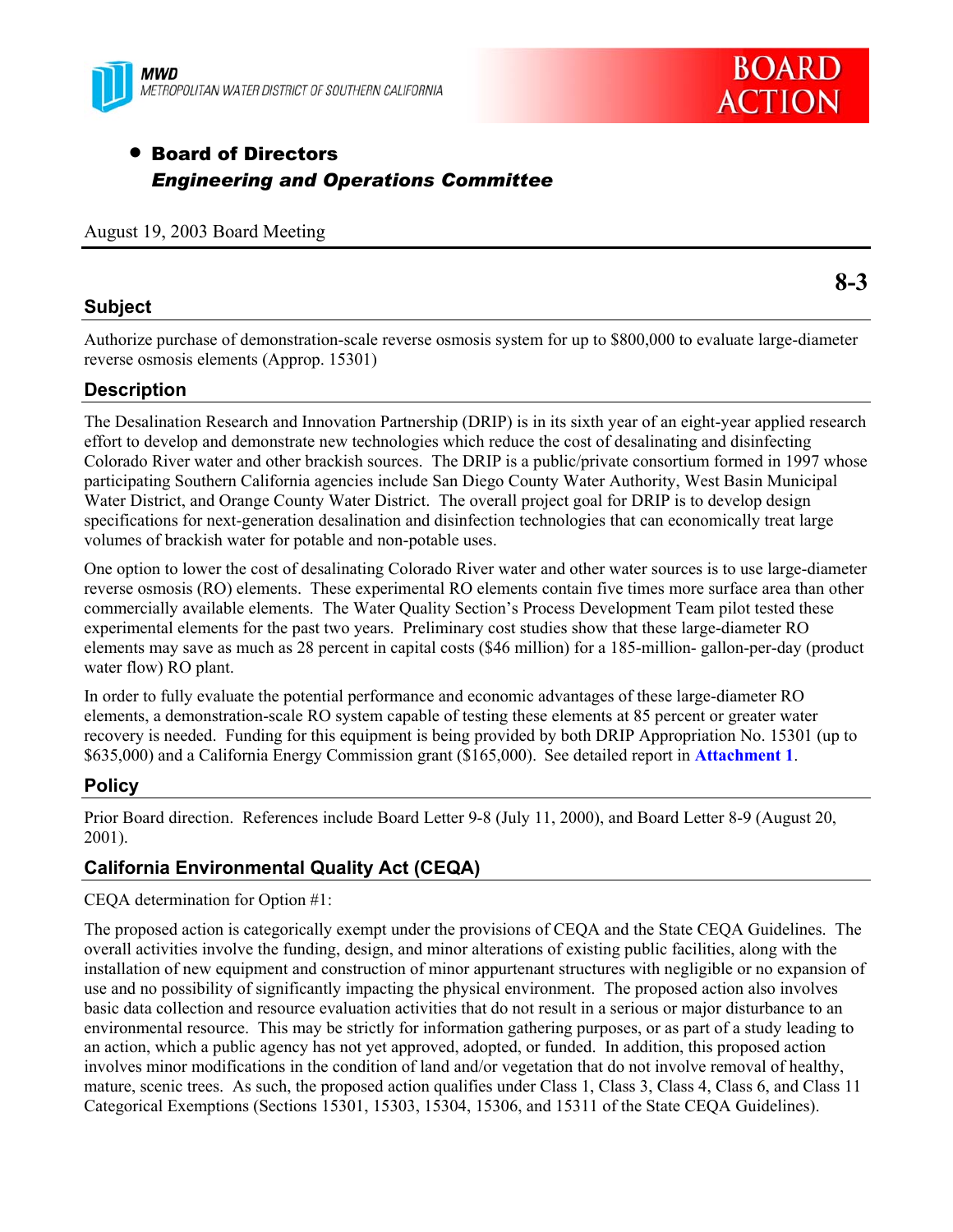The CEQA determination is: Determine that pursuant to CEQA, the proposed action qualifies under five Categorical Exemptions (Class 1, Section 15301; Class 3, Section 15303; Class 4, Section 15304; Class 6, Section 15306; and Class 11, Section 15311 of the State CEQA Guidelines).

CEQA determination for Option #2:

None required

# **Board Options/Fiscal Impacts**

#### **Option #1**

Adopt the CEQA determination and grant the CEO authority to purchase a large-scale RO system for no greater than \$800,000.

**Fiscal Impact:** \$635,000 of budgeted capital funds and \$165,000 of grant funds

#### **Option #2**

Do not authorize purchase of large-scale RO system for \$800,000. **Fiscal Impact:** Without this equipment Metropolitan will not be able develop lower cost technologies

## **Staff Recommendation**

Option #1

7/21/2003 *Jill T. Wicke Date* 

*Manager, Water System Operations* 

7/24/2003 *Date* 

*Ronald R. Gastelum Chief Executive Officer* 

**Attachment 1 – Detailed Report** 

BLA #2358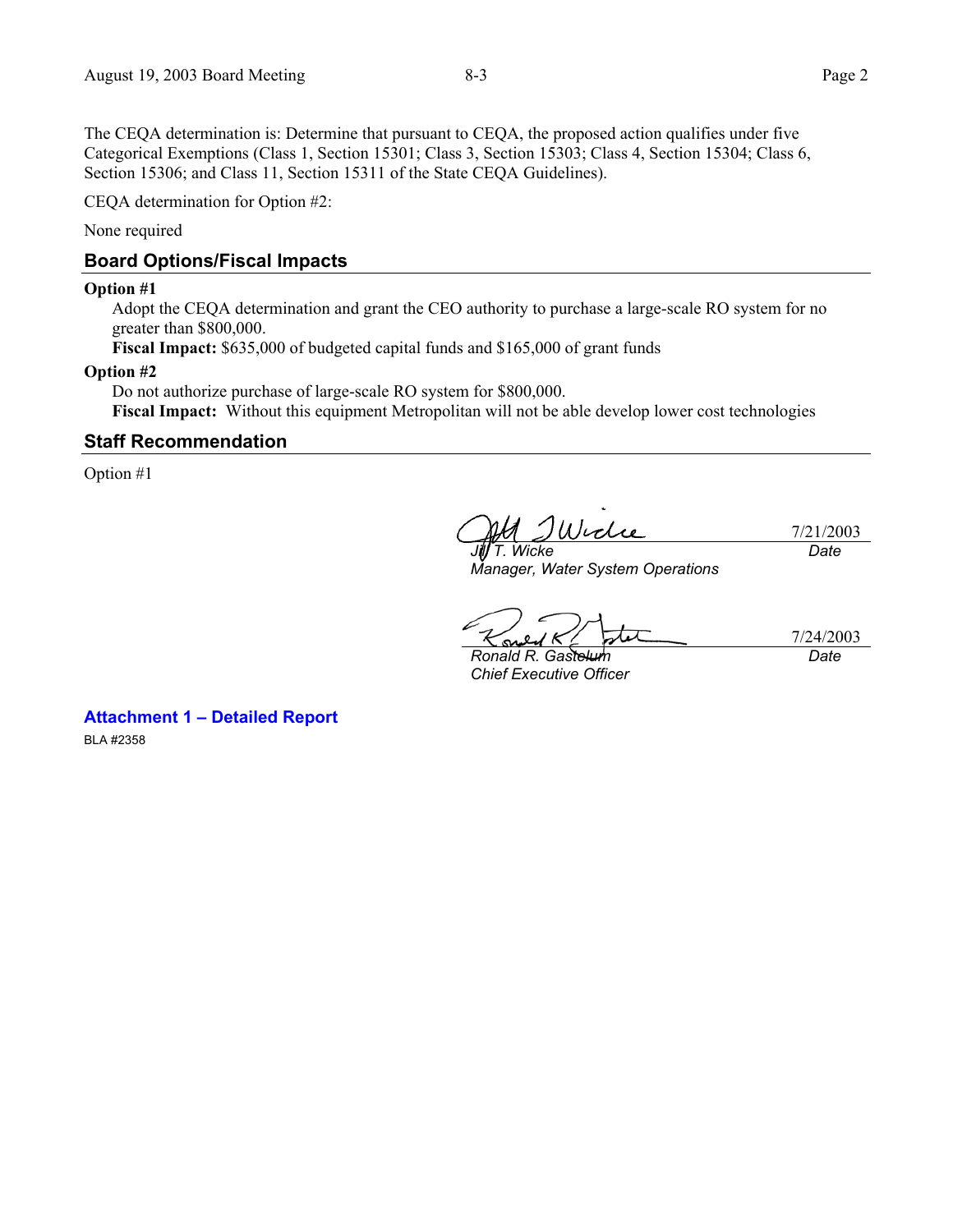# **DETAILED REPORT**

# **Background**

The Desalination Research and Innovation Partnership (DRIP) is in the sixth year of a planned eight-year applied research program to demonstrate innovative technologies to reduce the cost of desalinating various brackish waters and to demonstrate scaled-up ultraviolet (UV) technologies for potable water disinfection. Achievement of the DRIP program objectives will allow development of additional local water supplies, help mitigate the region's dependence on imported supplies, reduce damages due to corrosion and scaling of plumbing fixtures which result from the use of high-salinity water, and possibly provide or enhance potential treatment alternatives to a Bay-Delta solution. Metropolitan is focusing on the treatment of Colorado River water, and other DRIP partners are addressing brackish groundwater, municipal wastewater, and agricultural drainage water.

As shown in Table 1, DRIP currently consists of eight applied research partners, of which three are located in Southern California: San Diego County Water Authority (SDCWA), West Basin Municipal Water District (WBMWD), and the Orange County Water District (OCWD). Three Northern California water agencies (Santa Clara Valley Water District, Alameda County Water District, and Sonoma County Water Agency) and the University of California are also DRIP members.

## **Outside Funding**

A summary of DRIP-related funding received to date is shown in Table 2, and the allocation of the funding is shown in Figure 1. The partnership has received \$12.8 million in outside grant funding. Of this, \$3.2 million has been allocated to Metropolitan. Current DRIP funding is being provided through individual grants from the California Department of Water Resources (DWR) [\$4.0 million] and California Energy Commission (CEC) [\$2.0 million], and four grants from the United State Environmental Protection Agency (EPA) [\$3.2 million combined]. The Board has sequentially approved funding for the program in July 1997, October 1998, July 1999, July 2000, and August 2001.

#### **Purchase of Large-Scale Reverse Osmosis (RO) System**

The overall project goal for DRIP is to develop design specifications for next-generation desalination and disinfection technologies that can economically treat large volumes (>100-million-gallon-per-day [mgd] of brackish water for potable and non-potable uses. The accomplishments of the fifth year of DRIP, and the goals for the sixth year are shown in Table 3. A major fifth-year research accomplishment was the successful development of large-diameter (up to 17-in. diameter and 60-in. long) reverse osmosis (RO) elements. These large-diameter RO elements have roughly five times more surface area than the largest commercially available RO element today and if successful, these would be the world's largest RO elements . Preliminary cost studies show that these large-diameter RO elements may save as much as 28 percent of the capital costs (\$46 million) for a 185-million-gallon-per-day (product water flow) RO plant.

## *Pilot-Scale Testing*

Water Quality Section's Process Development Team has pilot tested large-diameter elements in parallel with commercial 8-in. elements for the past two years. Because of the experimental nature of the elements, four generations of the large-diameter element were evaluated. With each new generation, the membrane manufacturer modified the element resulting in improved performance. Based on pilot-scale tests, the large-diameter elements were shown to perform similarly to the commercial 8-in. elements.

## *Large-Scale RO System*

In order to fully realize the benefits of large-diameter RO elements, simulated full-scale testing is required. Therefore, a demonstration-scale RO system using large-scale RO elements is needed to evaluate the effects of high-water recovery (greater than 85 percent) and changing water flow conditions on full-scale membrane performance, as well as help refine cost estimates for a full-scale plant. A largescale RO system also allows more experience with installation and removal of these large elements. A simple and efficient method for element handling will be needed as an individual 17-in. x 60-in. RO element weighs more than 300 pounds. Finally, the large-scale RO system will help in collaborative efforts with membrane manufacturers to improve membrane performance and lower the overall system cost for full-scale applications.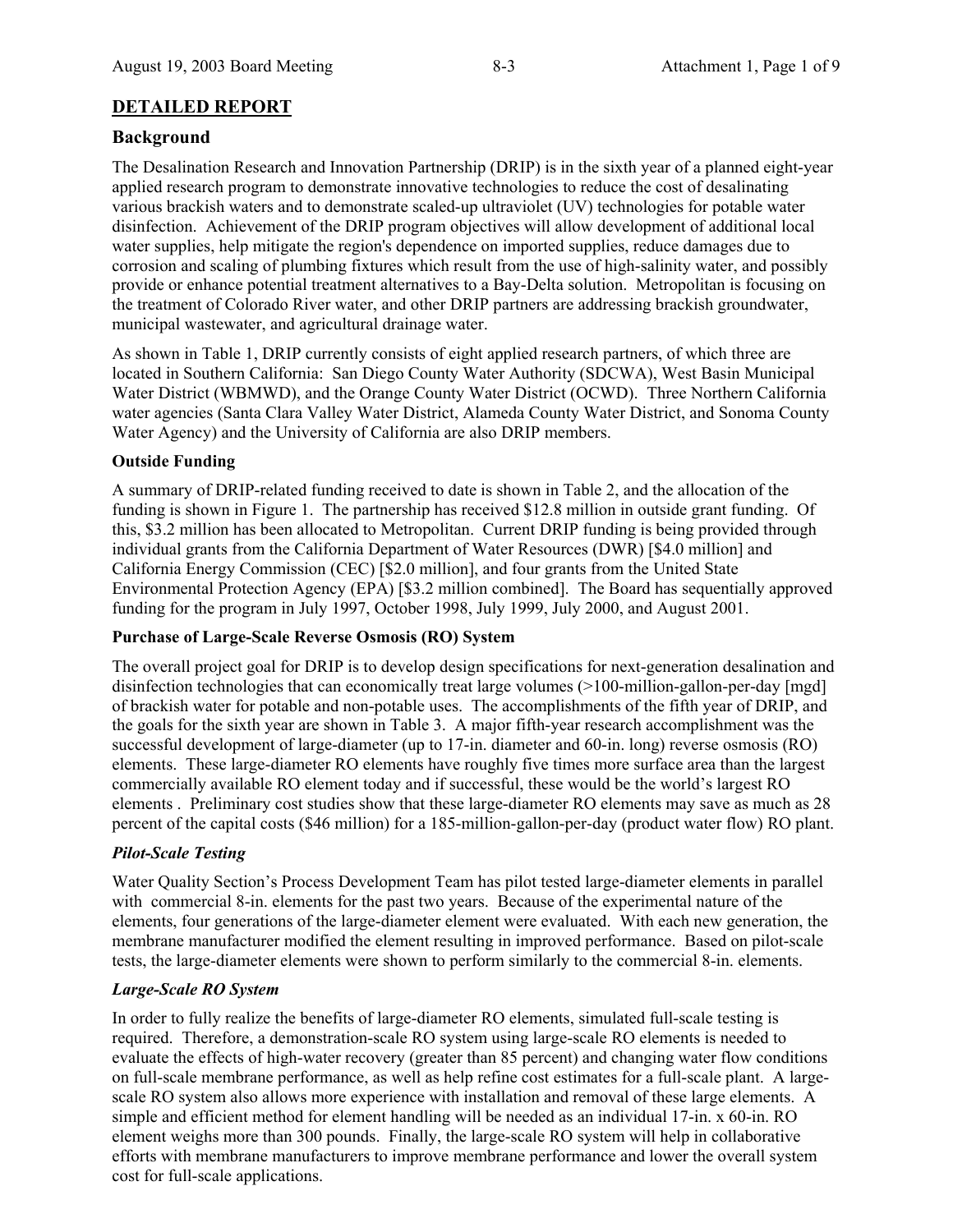For demonstration-scale testing, a 0.6-0.7 mgd (permeate flow) RO system will be designed and built. The RO system will be equipped with a feed pump, a main booster pump, and pressure vessels which house the RO elements (see Figure 2). The system will be operated through a microprocessor based control system. The RO system will contain a total of 18 RO elements and be capable of achieving at least 85 percent total system water recovery. Two additional elements will be provided as spare.

Table 4 shows a breakdown of the large-scale RO system cost. Because of the large size of these experimental RO elements, the pressure vessels, which house the elements, are not readily available. Based on preliminary talks with pressure vessel manufacturers, the cost for three large-diameter vessels would be approximately \$130,000-\$150,000. This high cost is due to additional capital equipment that is needed to manufacture these large-diameter vessels. The cost of the RO elements will be approximately \$4,000-\$5,000 each. A total of 20 elements will be needed for a total cost of \$80,000-\$100,000. The cost of the main skid, cleaning skid, pumps, tanks, control system, monitoring equipment, piping, and valves is estimated at \$450,000-\$500,000. The total system cost is expected to be approximately \$660,000 - \$750,000. The cost of the system is being partially funded by a grant from the California Energy Commission in the amount of \$165,000. The remaining balance up to \$635,000 is being funded from DRIP Appropriation No. 15301.

## **Update on Ultraviolet Light Disinfection**

As part of DRIP, Metropolitan's applied research on UV disinfection technology has included work at the laboratory bench-, pilot-, and demonstration-scale (5 mgd). This work has shown that UV is an effective disinfectant against hard-to-disinfect organisms such as *Cryptosporidium* and *Giardia*. However, research has also shown that UV is not a stand-alone disinfection technology. The most efficient and cost-effective location for installation of UV technology is downstream of conventional treatment (i.e., predisinfection/oxidation followed by coagulation, flocculation, sedimentation and filtration).

Current research activities are investigating the full-scale aspects of UV disinfection. Projects are currently focused on gaining knowledge on effects of long-term UV usage on distribution-system water quality, how UV dose can be measured and predicted in full-scale reactors, and how to best integrate UV with other disinfectants at the treatment plant.

#### **DRIP Closure Strategy**

The DRIP program is approaching the end of the 8-year schedule. Staff recommends that Metropolitan formally end DRIP in June 2005. At that time, final reports for Metropolitan's research will be delivered to both the Board and funding agencies with no additional work forthcoming. Research for individual DRIP partners may extend beyond this date, though no new funding will be obtained. Additional focused research may be pursued with individual DRIP partners on a case-by-case basis, if warranted.

As such, the next steps for implementation are:

- 1. Obtain authorization from the Board for CEO to purchase a demonstration-scale reverse osmosis (RO) system for up to \$800,000 to evaluate large-diameter RO elements.
- 2. Obtain \$813,000 final board appropriation in early 2004 to complete the internal funding target of \$7.35 million. This remaining funding will aid in the development of design criteria for large-scale desalting plants at one or more of Metropolitan's facilities.
- 3. Cease external fundraising efforts for the DRIP partnership in 2003. Metropolitan's total external DRIP-related fundraising was \$12.8 million, of which \$3.2 million directly compensated Metropolitan—roughly

44 percent of the original \$7.35 million external funding target. The primary reason for this reduced funding resulted from additional distribution of external funding to the DRIP partners.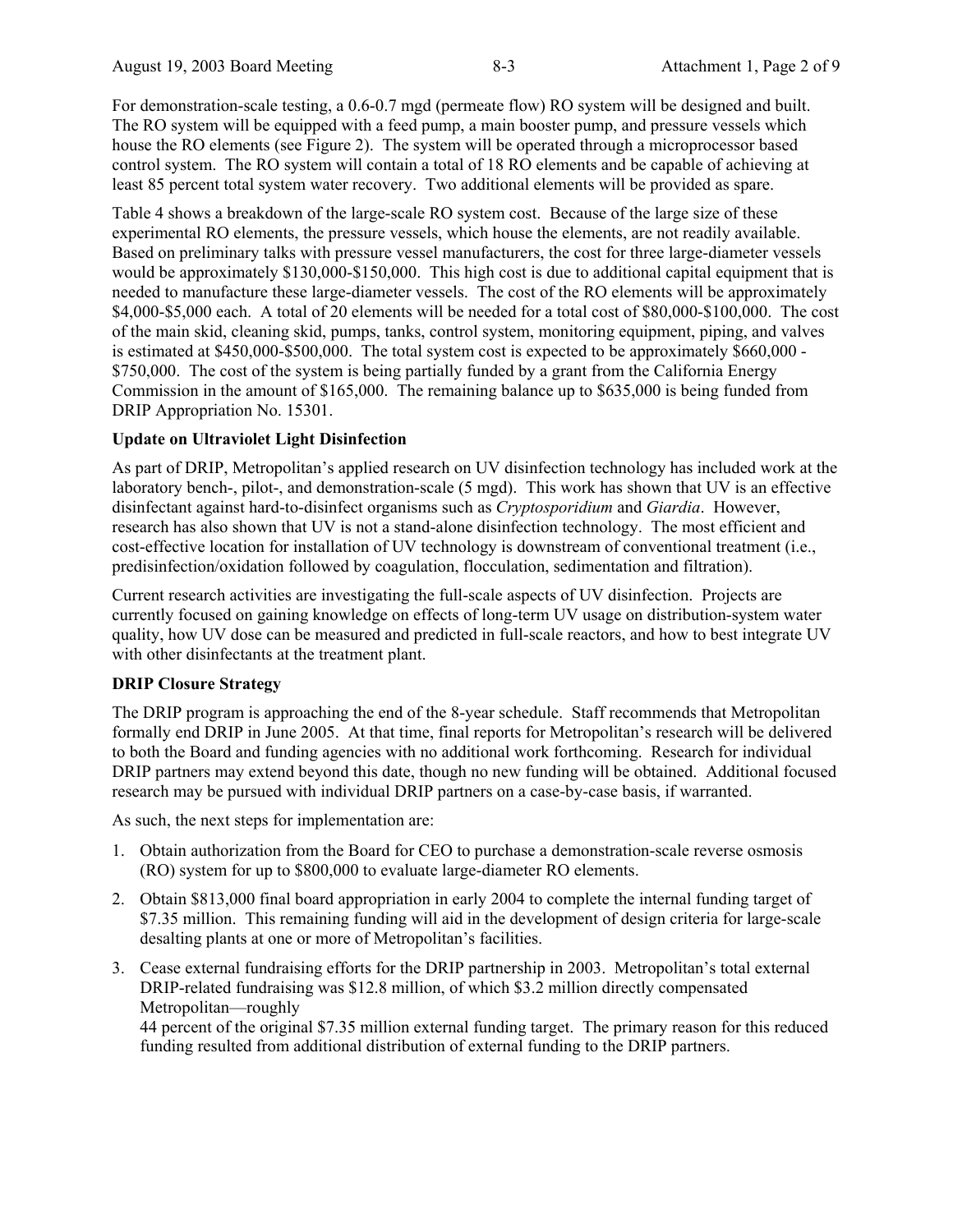- 4. Deliverables to Metropolitan and the Board will include:
	- Process design criteria for a large-scale reverse osmosis desalting facility treating Colorado River water;
	- Process design criteria for a large-scale UV disinfection facility treating any blend of Colorado River water and California State project water and,
	- A desalination and disinfection benchmarking cost study.
- 5. Initiate a new capital project to site the potential Colorado River water desalting facility either along Metropolitan's conveyance system or within its service area.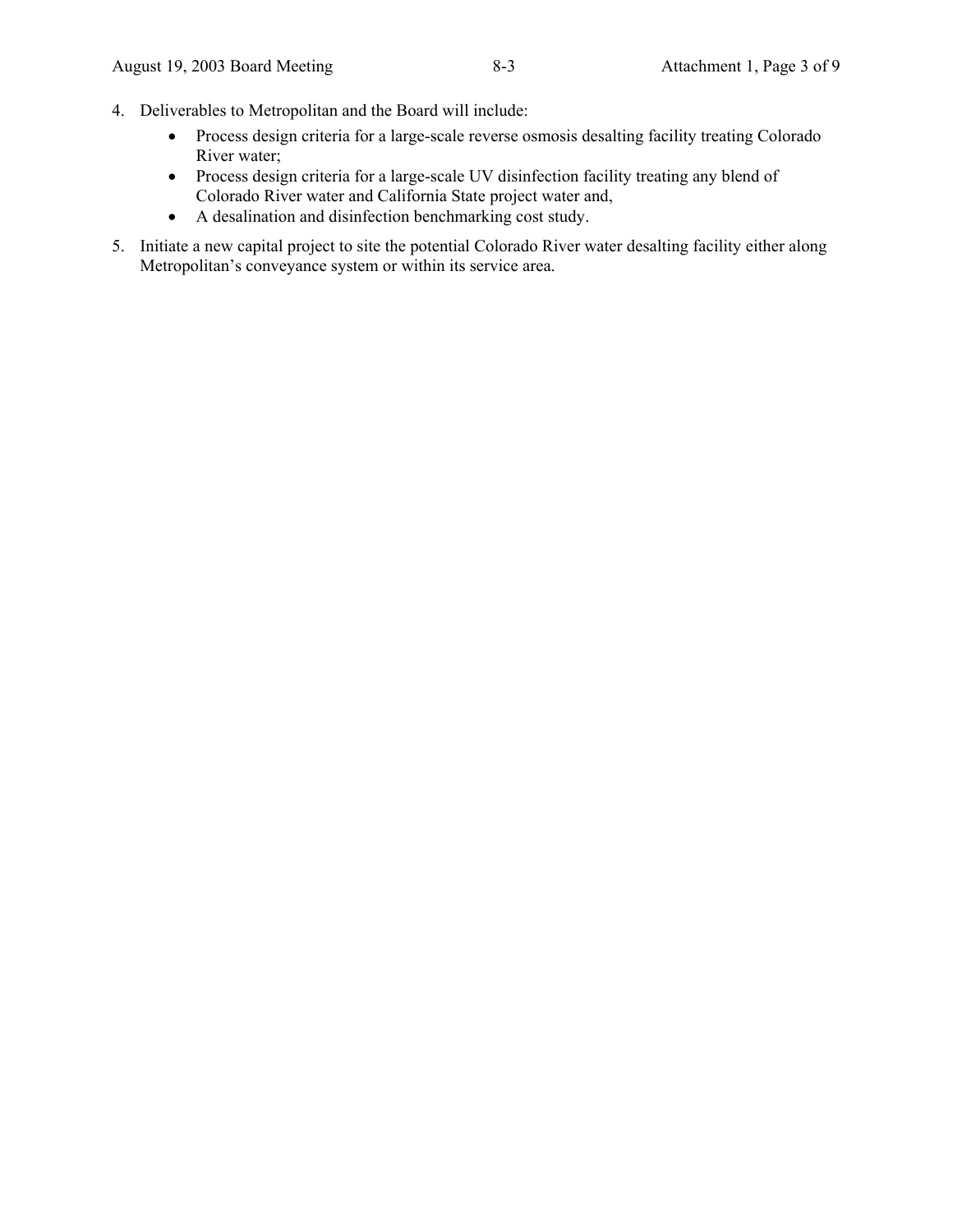# **DESALINATION RESEARCH AND INNOVATION PARTNERSHIP**

# **PARTICIPANTS AS OF AUGUST 2003**

- Metropolitan Water District of Southern California
- Orange County Water District
- San Diego County Water Authority
- West Basin Municipal Water District
- Alameda County Water District
- Sonoma County Water Agency
- Santa Clara Valley Water District
- University of California

## Funding Partners

Current

- California Energy Commission (CEC)
- California Department of Water Resources (DWR)
- U.S. Environmental Protection Agency (EPA)

Previous

- U.S. Bureau of Reclamation (USBR)
- American Water Works Association Research Foundation (AWWARF)
- Southern California Edison (SCE)
- Electric Power Research Institute (EPRI)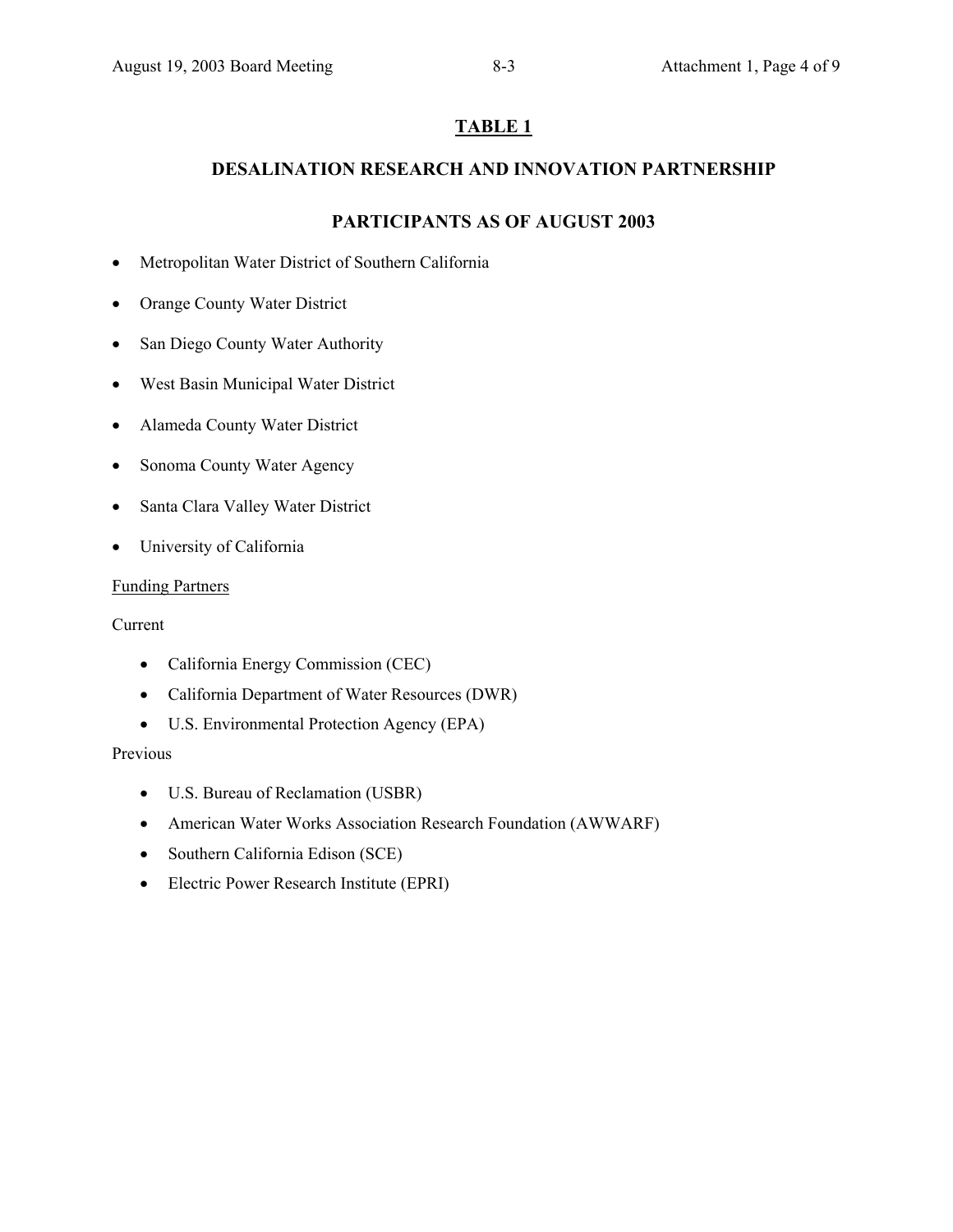# **GRANT MONEY TO PARTNERSHIP (AS OF AUGUST 2003)**

|      | <b>External Funding</b> |                    |            |                     |            |                    | Internal   |                |             |
|------|-------------------------|--------------------|------------|---------------------|------------|--------------------|------------|----------------|-------------|
| Year | <b>Funding Source</b>   | <b>Total Award</b> |            | <b>DRIP Related</b> |            | <b>MWD</b> Portion |            | Funding        |             |
| 1997 |                         | \$                 |            | S                   |            | \$                 |            | \$             | 246,200     |
| 1998 | <b>AWWARF</b>           | $\mathbf S$        | 100,000    | \$                  | 100,000    | \$                 | 100,000    | \$             | 576,200     |
|      | <b>SCE/EPRI</b>         | \$                 | 460,000    | \$                  | 150,000    | \$                 | 150,000    | \$             |             |
| 1999 | <b>CEC PIER I</b>       | $\mathcal{S}$      | 2,889,678  | \$                  | 1,330,493  | \$                 | 653,993    |                | \$1,834,200 |
|      | DWR Prop 204            | \$                 | 65,000     | \$                  | 65,000     | \$                 |            | \$             |             |
|      | <b>USBR</b>             | \$                 | 98,436     | \$                  | 98,436     | \$                 | 98,436     | \$             |             |
| 2000 | <b>CEC PIER II</b>      | \$                 | 2,000,000  | \$                  | 2,000,000  | \$                 | 800,000    |                | \$2,276,200 |
| 2001 | EPA I                   | $\mathcal{S}$      | 475,100    | \$                  | 475,100    | \$                 | 118,775    | $\mathbb{S}^-$ | 1,604,000   |
|      | DWR Prop 13             | \$                 | 4,000,000  | \$                  | 4,000,000  | \$                 | 694,420    | \$             |             |
| 2002 | EPA II                  | $\mathbf S$        | 1,838,597  | \$                  | 1,838,597  | $\mathbf S$        | 280,900    | $\mathcal{S}$  |             |
|      | <b>EPAIII</b>           | \$                 | 470,500    | \$                  | 470,500    | \$                 | 270,500    | \$             |             |
| 2003 | <b>EPAIV</b>            | \$                 | 433,700    | \$                  | 433,700    |                    | <b>TBD</b> | \$             |             |
|      | <b>Total</b>            | \$                 | 12,831,011 | \$                  | 10,961,826 | \$                 | 3,167,024  |                | \$6,536,800 |

 $TBD =$  to be determined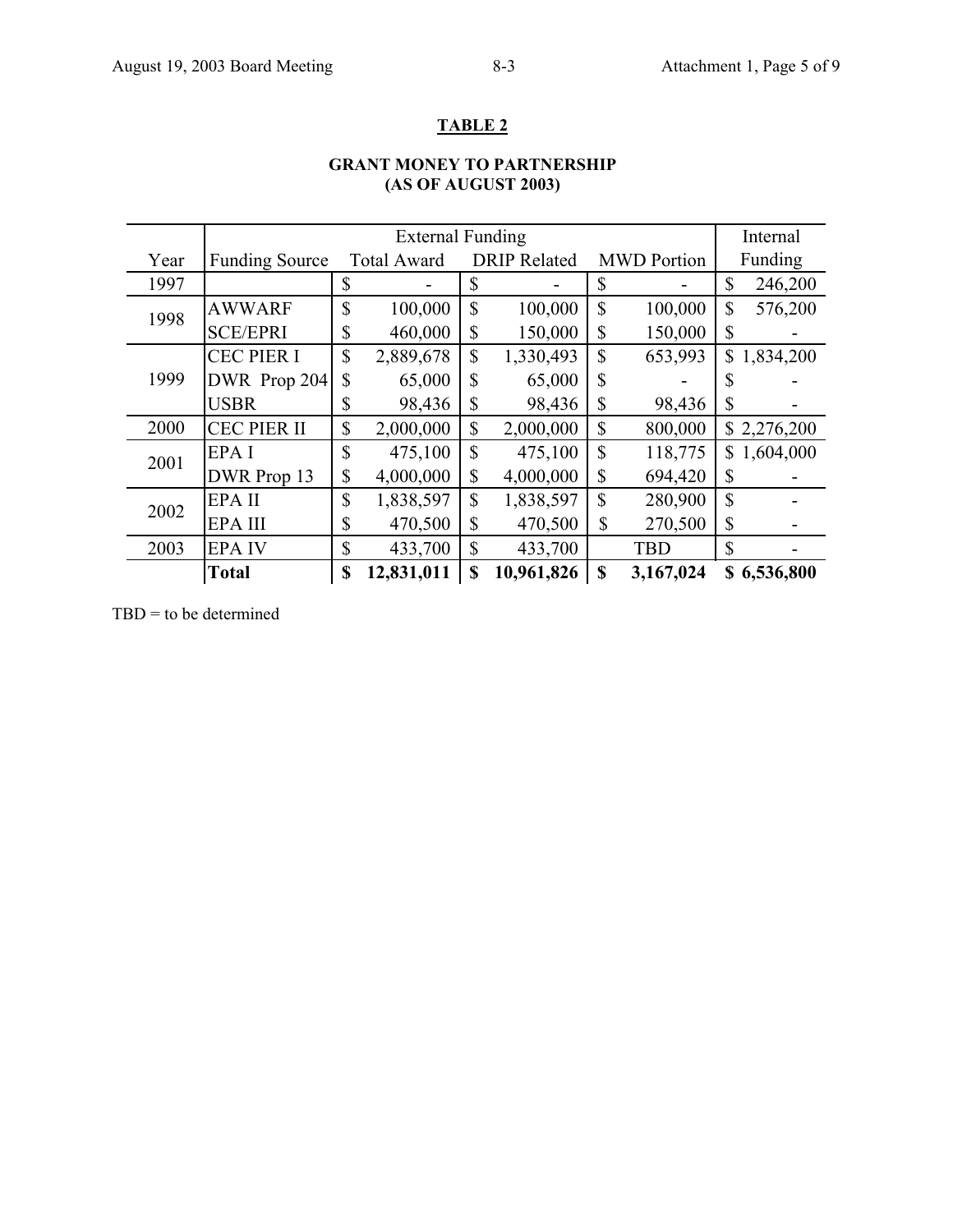# **DESALINATION RESEARCH AND INNOVATION PARTNERSHIP ACCOMPLISHMENTS AND GOALS**

| <b>Project Tasks</b>           | <b>Fifth Year Accomplishments</b>                                                                                                                                                                                                                                                                                                                                                                                                                                                                                                                                                                                                                                                        | <b>Sixth Year Goals</b>                                                                                                                                                                                                                                                                                                                                                                                                                                                                                                                 |  |  |
|--------------------------------|------------------------------------------------------------------------------------------------------------------------------------------------------------------------------------------------------------------------------------------------------------------------------------------------------------------------------------------------------------------------------------------------------------------------------------------------------------------------------------------------------------------------------------------------------------------------------------------------------------------------------------------------------------------------------------------|-----------------------------------------------------------------------------------------------------------------------------------------------------------------------------------------------------------------------------------------------------------------------------------------------------------------------------------------------------------------------------------------------------------------------------------------------------------------------------------------------------------------------------------------|--|--|
| Raise Money/Obtain<br>Partners | Received \$470,500 in the U.S.<br>$\bullet$<br><b>Environmental Protection Agency's</b><br>FY 2002 budget                                                                                                                                                                                                                                                                                                                                                                                                                                                                                                                                                                                | Cease all external fund-raising<br>$\bullet$<br>efforts<br>Obtain final board<br>$\bullet$<br>appropriation<br>Receive \$433,700 in the U.S.<br><b>Environmental Protection</b><br>Agency's FY 2003 budget                                                                                                                                                                                                                                                                                                                              |  |  |
| <b>Treatment Evaluations</b>   | Developed large-scale (17-in. diameter) RO<br>$\bullet$<br>membrane module for treatment of<br>Colorado River water<br>Completed the design a 0.5 - 1.0 mgd RO<br>$\bullet$<br>demonstration unit<br>Evaluated a scaled-up (3 mgd) UV system<br>$\bullet$<br>for pathogen inactivation<br>Conducted bench-scale testing of non-<br>$\bullet$<br>thermal technologies for brine minimization<br>Conducted a study of the performance and<br>$\bullet$<br>economics of an electrodialysis reversal<br>(EDR) process for desalination of<br>municipal wastewater (SDCWA)<br>Conducted bench-scale testing for<br>$\bullet$<br>desalination of agricultural drainage water<br>(UC Riverside) | Demonstrate large-scale<br>$\bullet$<br>desalination and ultraviolet<br>light (UV) technologies for<br>Colorado River water and<br>municipal wastewater<br>Evaluate membrane scale and<br>$\bullet$<br>biofouling control options<br>Conduct pilot testing of new<br>$\bullet$<br>membranes and<br>electrotechnologies for<br>desalination of brackish<br>groundwater, municipal<br>wastewater, and agricultural<br>drainage water<br>Conduct pilot-scale testing of<br>$\bullet$<br>non-thermal technologies for<br>brine minimization |  |  |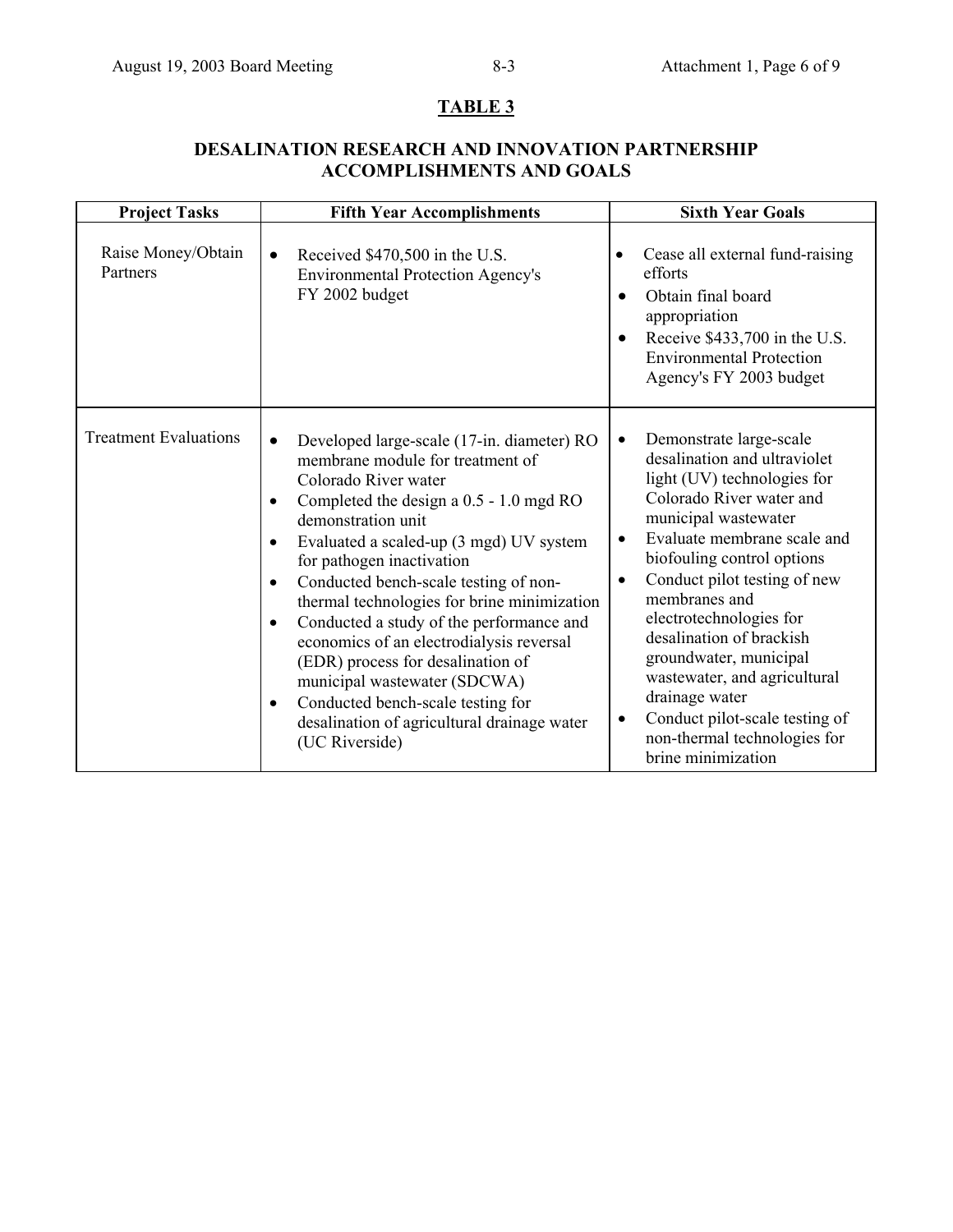# **COST BREAKDOWN FOR LARGE-SCALE RO SYSTEM**

| Item                             | Cost                  |  |  |
|----------------------------------|-----------------------|--|--|
| Pressure vessels                 | $$130,000 - $150,000$ |  |  |
| Reverse osmosis elements         | $$80,000 - $100,000$  |  |  |
| Skid, pumps, tanks, valves, etc. | $$450,000 - $500,000$ |  |  |
| <b>Total Cost</b>                | \$660,000 - \$750,000 |  |  |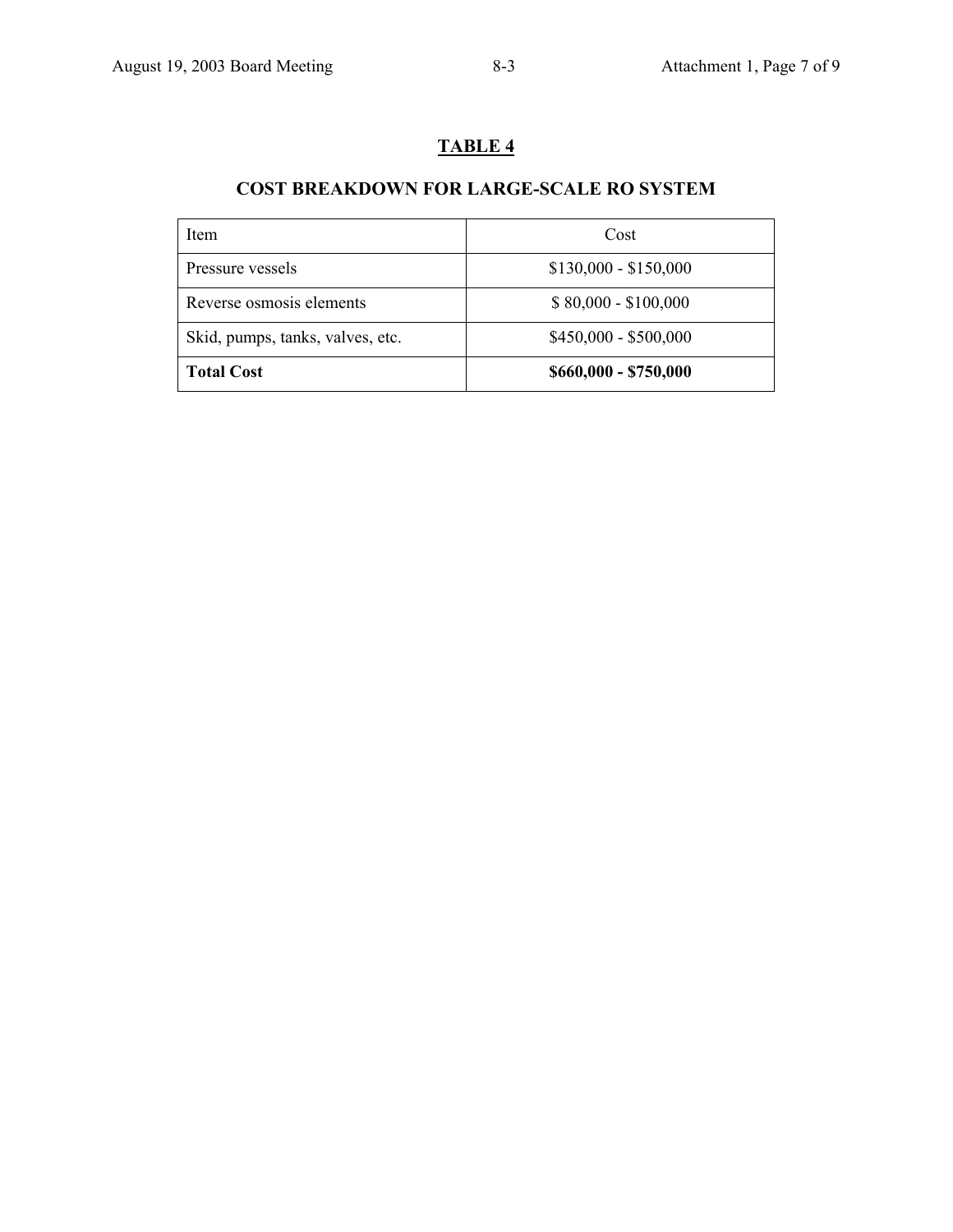## **FIGURE 1**



# **GRANT MONEY TO PARTNERSHIP (as of August 2003)**

**Total DRIP-Related Grant Funding = \$10,962,000**